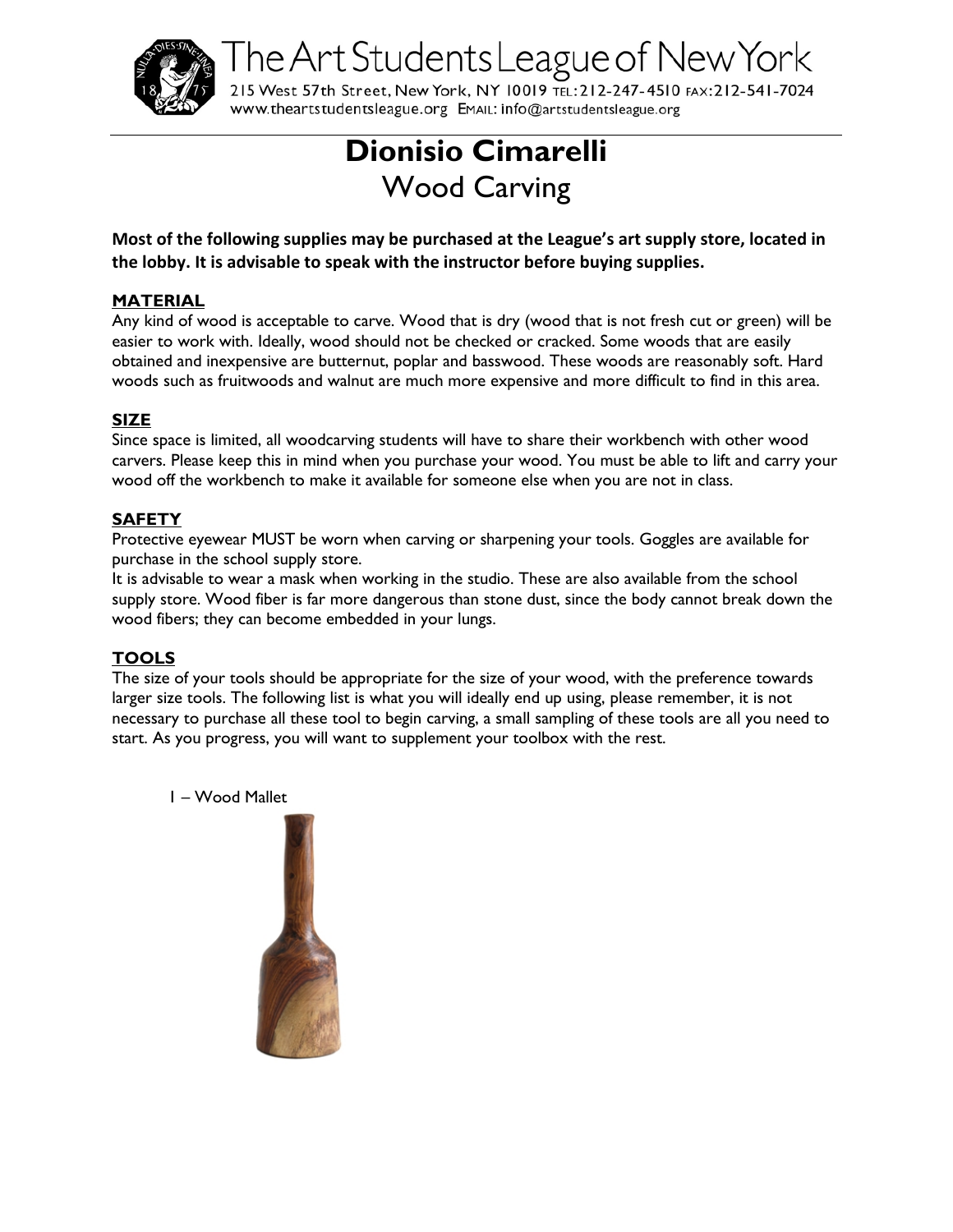

The Art Students League of New York<br>215 West 57th Street, New York, NY 10019 TEL:212-247-4510 FAX:212-541-7024

WWW.theartstudentsleague.org EMAIL: info@artstudentsleague.org

- 1 Small Deep Gouge Chisel (hardwood)
- 1 Large Deep Gouge Chisel(hardwood)



- 1 Small Shallow Gouge Chisel (softwood & hardwood)
- 1 Large Shallow Gouge Chisel (softwood & hardwood)



Please note that your small gouges should be between  $\frac{1}{2}$ " to 1  $\frac{1}{2}$ " in width. Your large gouges should be between 2" and 3" in width.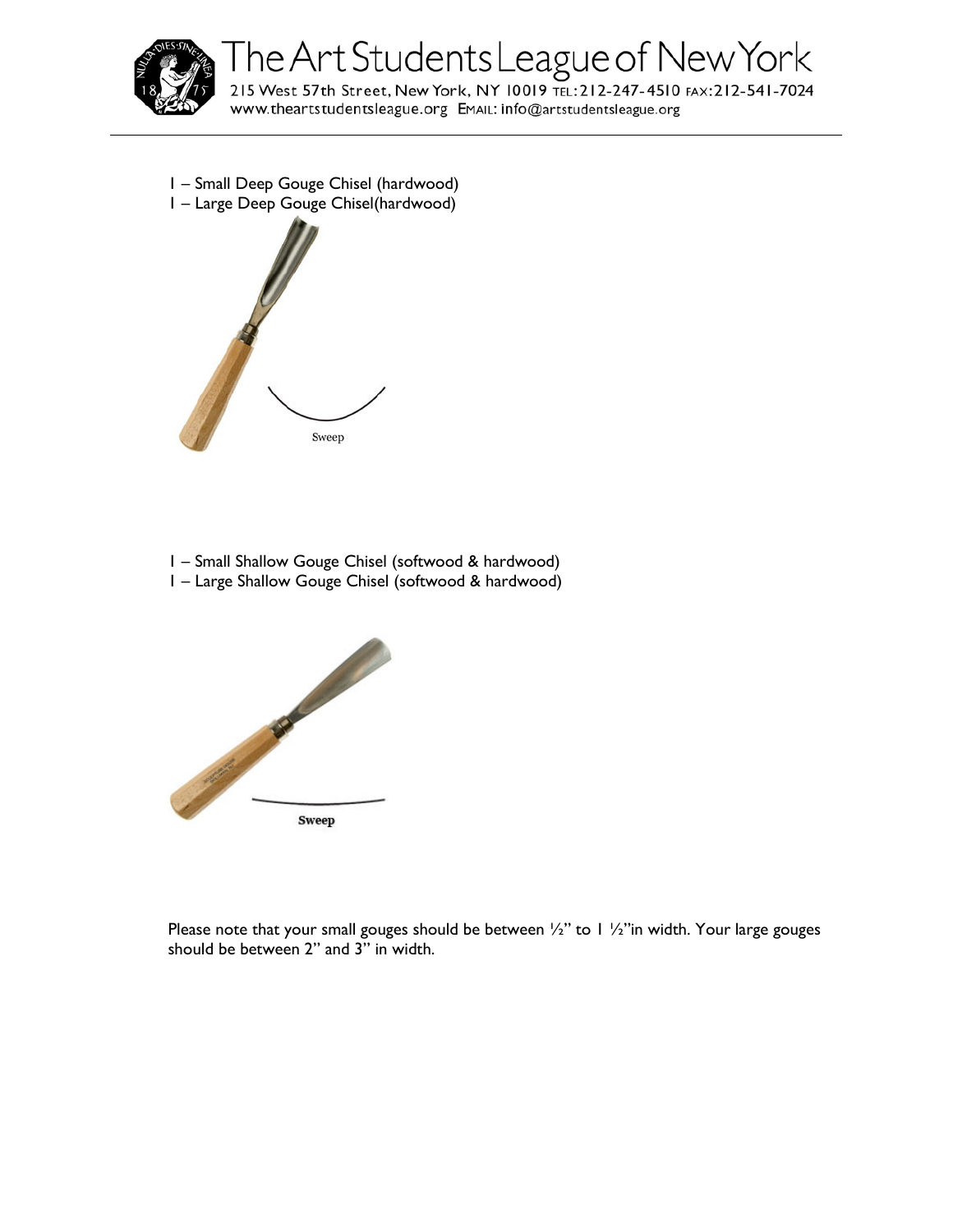

1 – Combination Grit Benchstone







Sureform Files or Wood Riflers come in a variety of sizes and shapes. These tools may be needed when you are ready to finish your wood sculpture.

#### **Please read carefully! Failure to do so may result in you losing your work!**

Please be advised of new League polices regarding use of the carving studio. Our objective is to create a safe and communal working environment as you learn to hone your skills and knowledge as a sculptor.

- 1. Stone and wood carving areas are now in the same studio (formerly stone carving studio).
- 2. One stone per student which may be kept on the student's assigned stone stand.
- 3. Maximum weight of stone cannot exceed 300 pounds.
- 4. Maximum size of wood to be carved is 20" in diameter and 36" in height.
- 5. Only one wood carving per student can be stored.
- 6. Maximum registration of stone students per class AM, PM or EVE is 10.
- 7. Maximum registration of wood students per class AM, PM or EVE is 7.
- 8. No items or materials belonging to the student can be placed anywhere but on the stand.
- 9. Students who have registered for a particular month that do not register for the following month must remove their work from the studio. The League will not be held responsible for this work and it will be removed from the stand and discarded.
- *10.* If you are not able to register for a period of time you must call the League office and inform them. The League will hold your work in storage for two weeks from the date of the call so that you can make arrangements to have your work taken off the premises. If you cannot make arrangements to have your work removed it will be discarded after two weeks.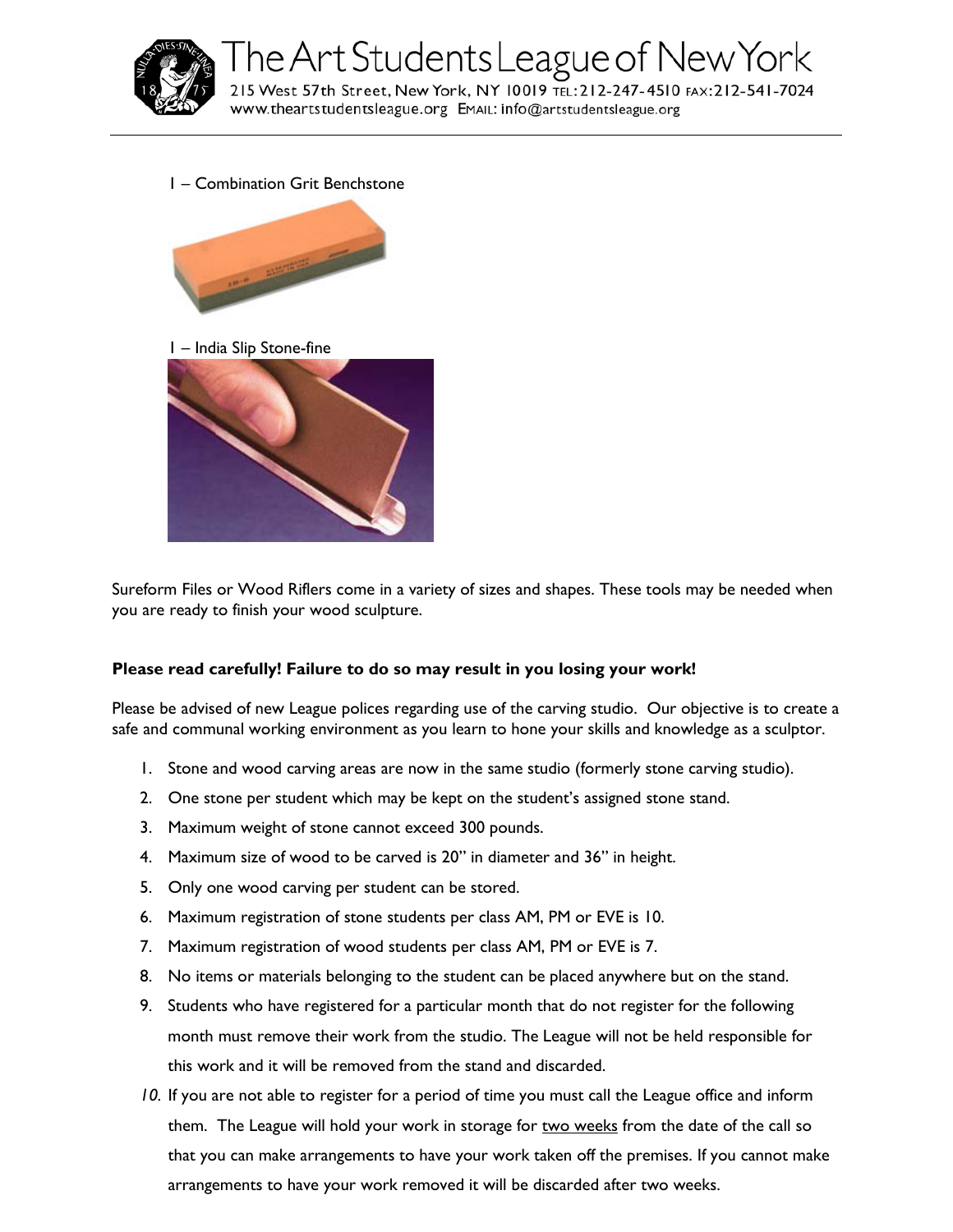

# The Art Students League of New York

215 West 57th Street, New York, NY 10019 TEL: 212-247-4510 FAX: 212-541-7024 www.theartstudentsleague.org EMAIL: info@artstudentsleague.org

#### **Registration and stand tickets:**

Only students currently registered for a carving class may work in the respective studios or use a carving stand. If you are working in stone, you may claim a stand via the following procedure: Once you have registered for class in the office, go to the studio and present your class ticket to the monitor. The monitor will then assign you a numbered stand. Return to the office with this number, and the registrar will give you a color-coded stand ticket for the month. You *must* affix this ticket to your stand. Failure to attach the ticket may result in the stand being reassigned to another student, and the work on it to be removed and discarded. Stand tickets are assigned on a monthly basis. For as long as you continue to take the class, you must register and affix your new stand ticket by the third day of each new month. Failure to follow this policy may result in your work being removed from the stand and discarded.

#### **Stands for full-time students working in stone:**

The League policy is one sculpture stand per student, per full-time class. Carving stands for full-time students working in stone have the following numbered groupings:

|  | 1-230<br>$-210$<br>1 AM· 201-2 | 241-250<br>17 F.A |
|--|--------------------------------|-------------------|
|--|--------------------------------|-------------------|

#### **Stands for students working in wood only:**

Students working in wood only share stands with other wood students, so they are required to remove their work from the stand and store the work in the storage area at the end of every class session.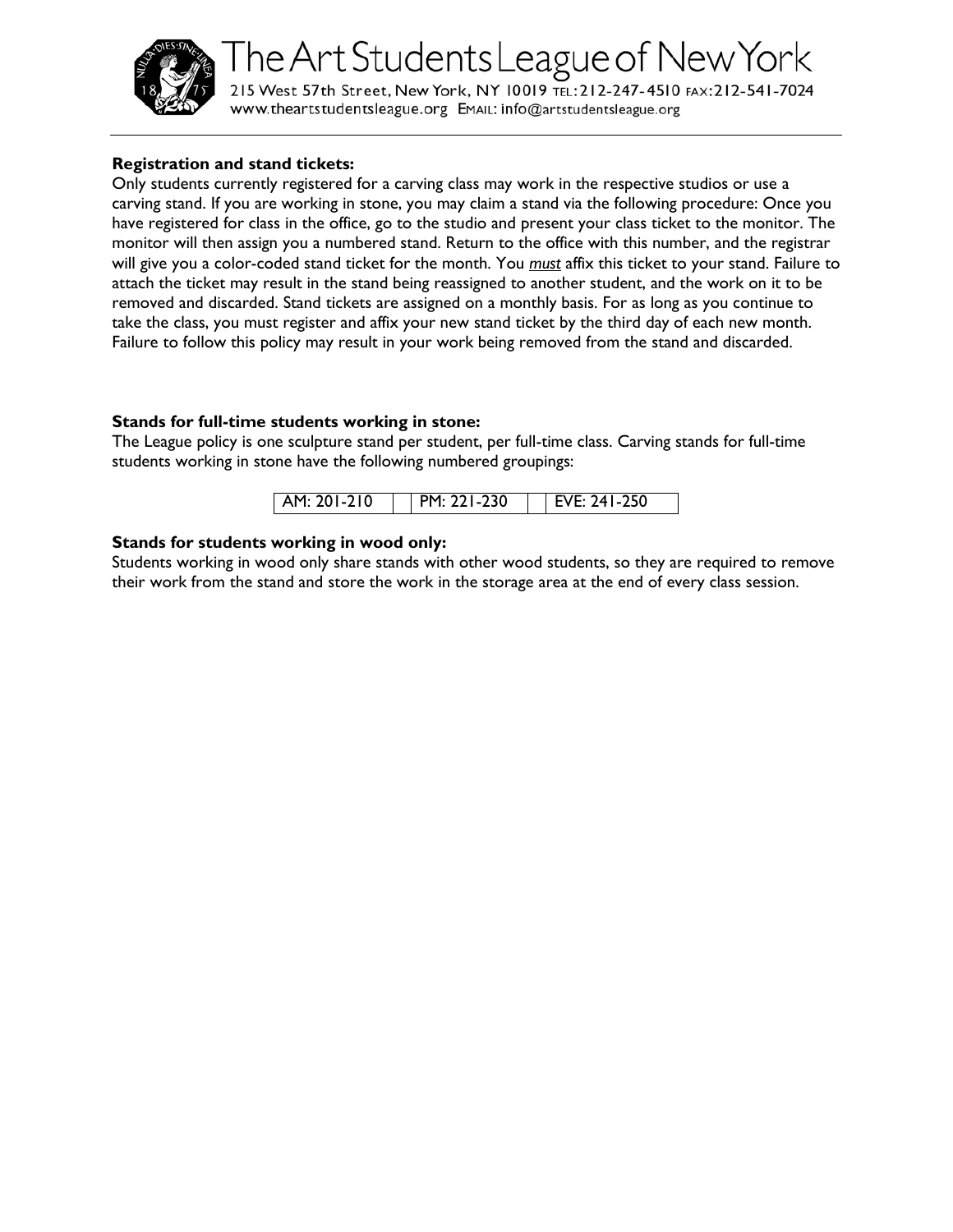

#### **End of year cleanup:**

The Art Students League closes for a short period at the end of the "regular" session (fall/spring) and the end of the summer session in order to clean the studios. During these periods, all materials, including wood pieces in progress, must be removed from the studios and storage areas. However, fulltime sculpture students who are registered for the next semester may keep one stone piece (per registered class) on a stand, as long as it is clearly marked with a label color-coded for the month following the clean out period. All pieces remaining on stands that are not marked in this way will be removed and discarded. The League is not responsible for any materials that have been left in any of the studios during the clean out periods.

#### **Class Shows:**

Each class is given an opportunity to show the work they've produced during the year in the League's gallery. Your monitor will inform you of when this show takes place. For sculptors, it is particularly important to make sure that your work is properly secured to a base or pedestal when exhibiting your work. The League is not responsible for work damaged during a class show.

#### **Etiquette—working from the model:**

If you're working from the model, work from behind your stand, and make sure that you are not blocking the view of other students. Set up as far back as possible. This allows more room and a better view for everyone. The monitor will turn the model, so you do not have to move. If you need to convey a message to the model, please tell the monitor or the instructor, and they will address the model. Do not talk to or touch the model, even while measuring, and please note that photography of the model is strictly prohibited.

#### **Finishing rooms and pneumatic tools:**

Carving students may use the League's finishing rooms and pneumatic tools (stored in the office) for stone carving. However, since these tools can pose a great danger to you and your fellow students if used improperly, all students must obtain permission from their instructor or monitor before each use. A student may not use the pneumatic tools if the finishing rooms are not under the supervision of a monitor or instructor, even if permission to use the tools has been given to them in the past.

*Please note:* there is a two-hour limit per student, per session, on the use of all pneumatic tools and finishing rooms. Check with the office for the schedule. No work is to be stored in the finishing room. Students are required to clean the room and remove all work at the end of each session.

#### **Improvements:**

Please notify the office about any changes or improvements you think should be added to this information.